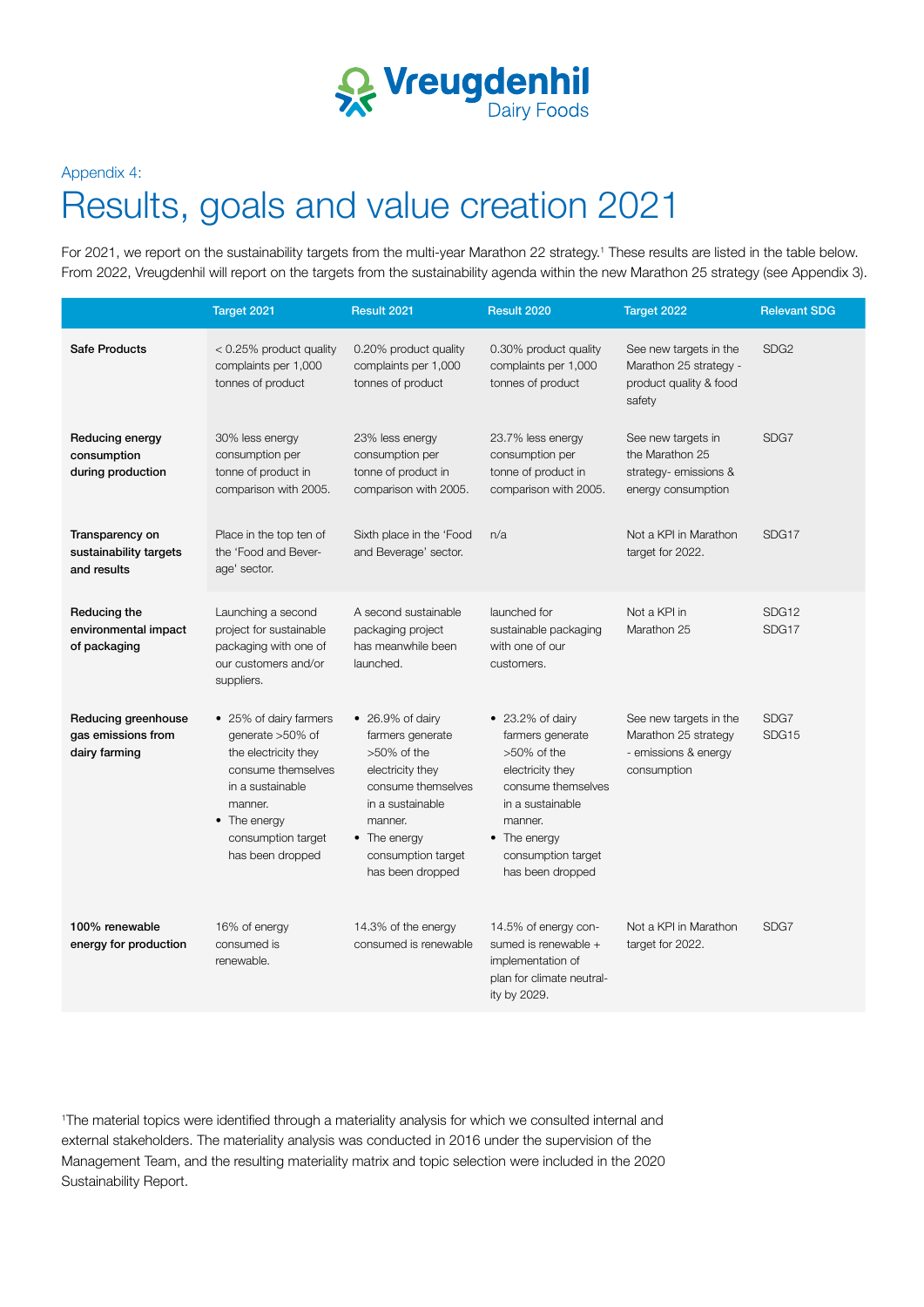

# Value creation 2021

Vreugdenhil has been operating in the dairy industry since 1954. We have gradually grown into Europe's largest milk powder producer. From this position, Vreugdenhil ensures that dairy can be part of everyone's daily diet. Based on our mission to create shared value, we work as an organisation with our stakeholders on 3 ambitions: responsible value chain, great place to work, and climate neutrality. We want to use the – scarce – resources and raw materials we need in a proper and efficient manner, with the least possible impact on people and the environment. In this way we aim to create a positive long-term effect. The model below shows the relationship between our (CSR) efforts and the degree to which they create public value and contribute to the UN Sustainable Development Goals.